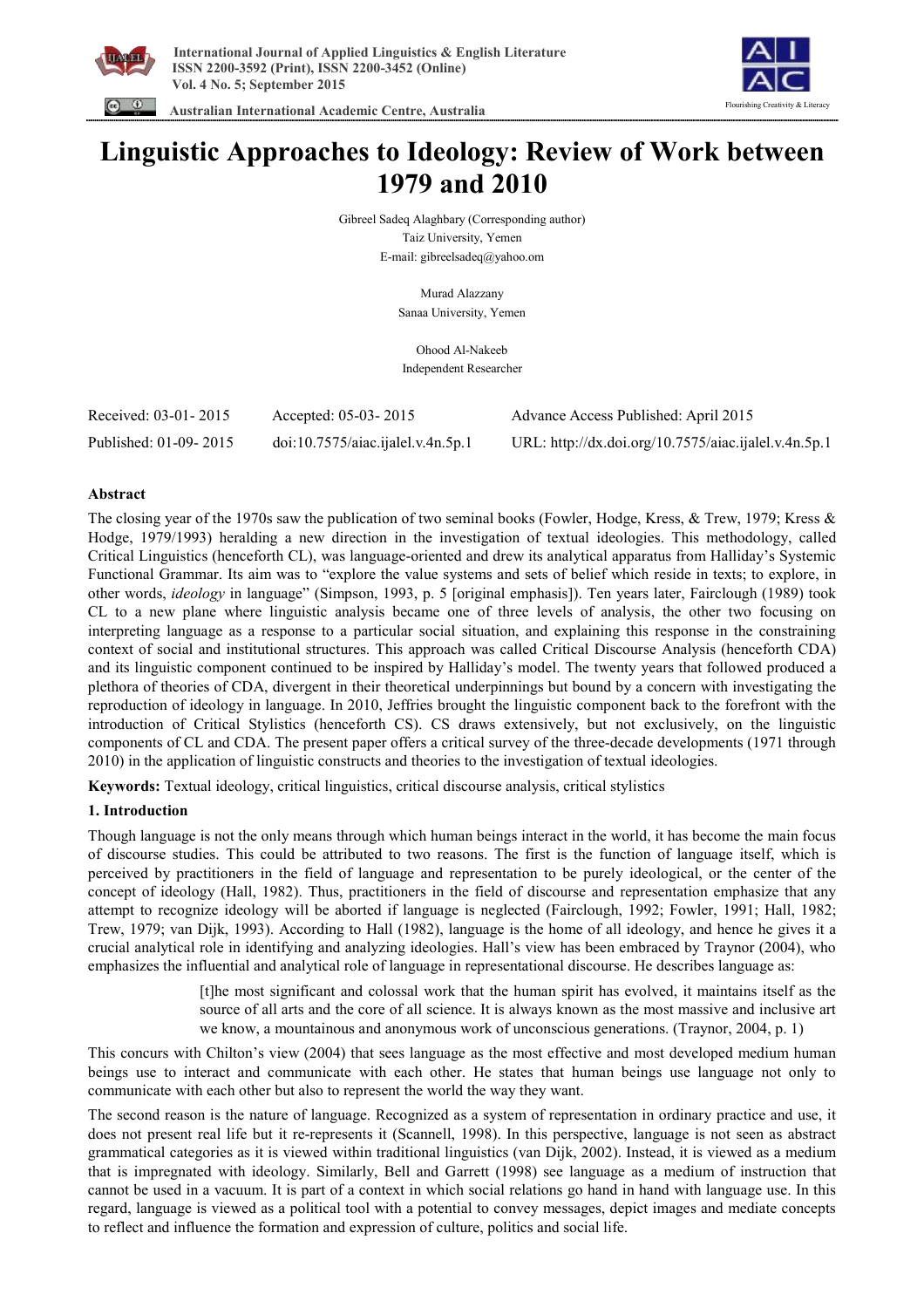Since there is no doubt about the function of language in representing the world in terms of concepts and ideas, language is given a fundamental role in discourse studies. It is dealt with as a communicative tool, which is saturated with ideological patterns, concepts and values (Fowler, 1991; Simpson, 1993). Many approaches, like CL, conversation analysis, CDA, feminist stylistics and critical stylistics have been developed by researchers to unravel the ideologies conveyed by language, or silently presupposed in the texture of different text types.

## **2. Ideology**

Language is a socially purposive action. According to Fairclough and Wodak (1997), language is a social practice; it serves to represent things, position people, and therefore organize social life. As such, it has become the site for competing discourses, with consequences for ideology.

The term 'ideology' was first introduced by the French philosopher Destutt de Tracy in the eighteenth century and since then it has, in fact, attracted the attention of scholars from different disciplines such as cognitive and social psychology, sociology and discourse analysis, resulting in a whole range of definitions varying in focus but underscored by similar concerns. For example, social sciences like sociology, political science, socio-psychology and linguistics are all concerned with ideology but from different perspectives. The first three neglect the function of language in constructing and mediating ideology – a concern that has recently been embraced by discourse-oriented linguistics (Wodak, 1989).

Although Eagleton (1991) declares that "nobody has yet come up with a single adequate definition of ideology" (p. 1), he lists sixteen different definitions for the term that existed at his time, most of which are related to social dominance and political power. Eagleton criticizes those accounts for being either pejorative, ambiguous, neutral or inadequate. Through his progressive criticisms, Eagleton reaches out to explain ideology in six different ways.

First, Eagleton (1991) generally defines ideology as synchronized with culture as "the general material process of production of ideas, beliefs and values in social life" (p. 28). He, also, defines it less generally as "ideas and beliefs (whether true or false) which symbolize the conditions and life experiences of a specific, socially significant group or class" (p. 28). That is, ideology is a representation of social practices and experiences.

Moreover, ideology is a "discursive field in which self-promoting social powers conflict and collide over questions central to the reproduction of social power as a whole" (Eagleton, 1991, p. 29). The fourth definition emphasizes the dominance of social power, and assumes that "dominant ideologies help to *unify* a social formation in ways convenient for its rulers; that it is not simply a matter of imposing ideas from above but of securing the complicity of subordinated classes and groups, and so on" (p. 30 [original emphasis]).

In his fifth definition, Eagleton (1991) restricts the notion of ideology to signify a specific dominant group or class. He states, "ideology signifies ideas and beliefs which help to legitimate the interests of a ruling group or class specifically by distortion and dissimulation" (p. 30). In his last account of the term, Eagleton argues that ideology "retains an emphasis on false or deceptive beliefs" (p. 30), however, these beliefs are not the production of a controlling class, rather, they are formed in accordance with the whole society.

Although Eagleton (1991) has extensively tried to define ideology, his definitions have failed to wipe out the vagueness of the term. In fact, since the publication of Eagleton's *Ideology: An Introduction* in 1991, the term has attracted scholars' attention leading them to have 'ideology' on the covers of their books (e.g., Cormak 1992; Hawkes, 1996; Huck & Goldsmith 1995; Schieffelin et al.,1998; Simpson 1993; van Dijk, 1998a).

Scholars, who are concerned with the term as related to discourse, (e.g., Fairclough, 2003; Simpson, 1993, 2004; van Dijk, 1998a), have attempted their own descriptions of the term. According to Fairclough (2003),

> Ideologies are representations of aspects of the world which contribute to establishing and maintaining relations of power, domination and exploitation. They may be enacted in ways of interaction (and therefore in genres) and inculcated in ways of being identities (and therefore styles). Analysis of texts ... is an important aspect of ideological analysis and critique. (p. 28)

Simpson (2004) defines it as "the matrix of beliefs we use to comprehend the world and to the value systems through and by which we interact in society" (p. 78). Van Dijk (1998a) provides a multidisciplinary definition; that is, ideology is defined in association with three overlapping disciplines: cognition, society and discourse. That is to say that, ideology, as a set of ideas that are mentally processed and socially practiced by a group of people or a specific class, is communicated through language use.

What all of the previous multifaceted definitions have in common is that they discuss the notion of ideology as beliefs. Ideology, therefore, may be defined as the set of ideas or beliefs, "*any* set of beliefs" (Eagleton, 1991, p. 2 [original emphasis]) that is shared by a particular community and that affects their outlook on the world. In other words, it is a normative vision, a way of conceptualizing the world.

The term 'ideology' has different connotations in different registers. In critical investigations of language use, the term is generally used not in a positivistic sense. It is used to refer to the insidious, manipulative beliefs that are often disguised in apparently disinterested language use. It becomes the job of the analyst to unmask these ideologies and foreground the naturalization of dominant ideologies. The investigation of ideological control in texts was initiated in the 1970s by a group of linguists at the University of East Anglia. The concern with power structures in language continued through the 1980s and is well and alive in critical circles today.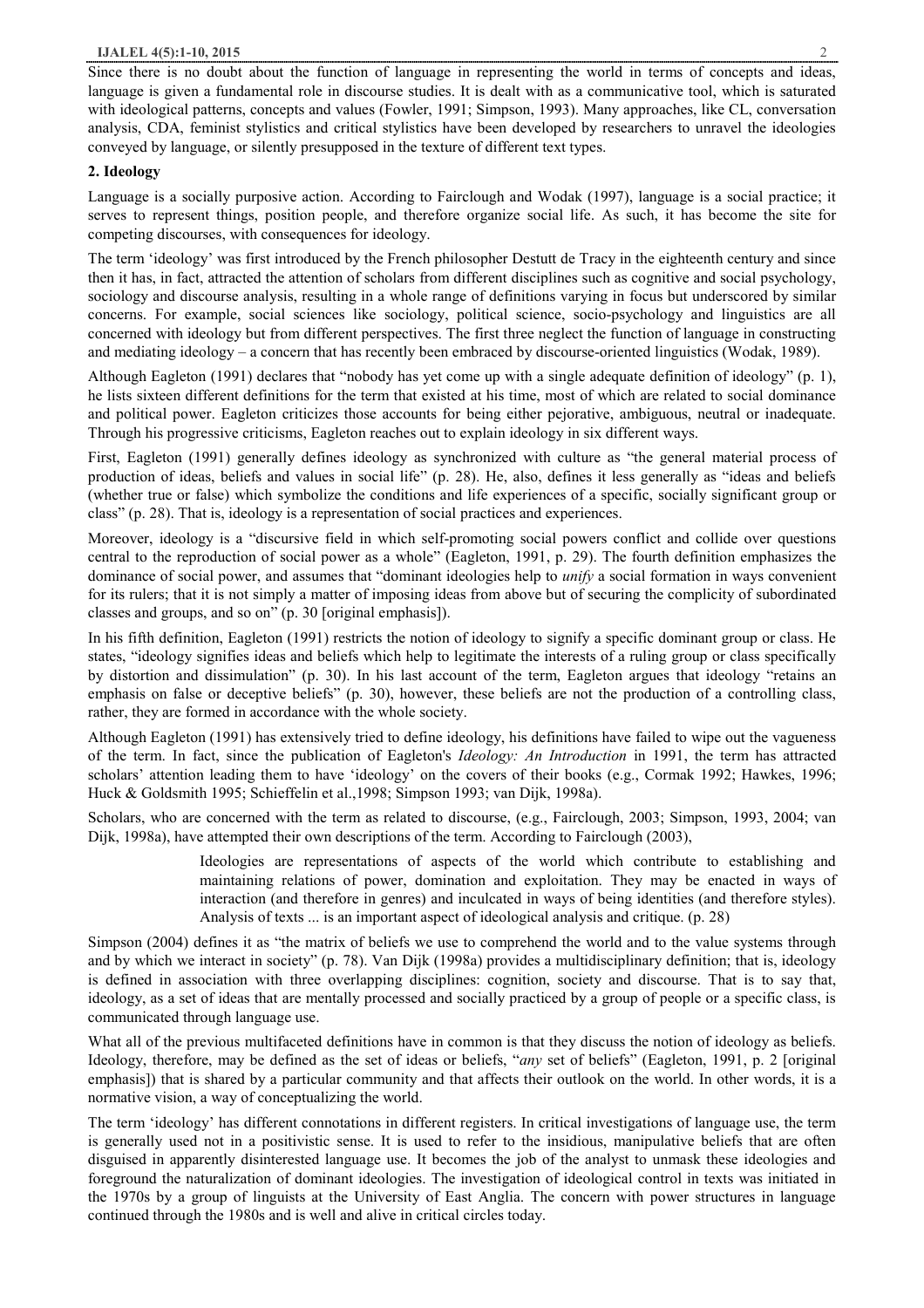#### **3. Critical Linguistics and Ideology**

Fowler and Kress (1979) contribute the last chapter of *Language and Control* (1979) entitled Critical Linguistics, which has marked a turning point in the study of the interplay of language and ideology. The authors argue that there is a definite need for an approach to the study of ideology in texts. Fowler and Kress suggest that this approach be linguistic and critical. They argue that linguistic analysis is 'a powerful tool' in the study of ideology, and the mediation of power and control in texts. The approach is also critical because the analysis is not a mere description of the linguistic features of texts, but rather an interpretation of the text and the underlying ideologies that lie beneath the linguistic form.

To realize this objective, CL adopts the descriptive apparatus of Systemic Functional Grammar (Halliday 1978, 1985), which was introduced around the same time and which shared the view of language as created and embedded in social context. CL posits that language reproduces dominant ideologies which in turn maintain asymmetrical power relations, and sets out to "demonstrate that grammatical and semantic forms can be used as ideological instruments to make meaning in texts and classify things, people and events" (Simpson & Mayr, 2010, p. 50).

Fowler and Kress' (1979) contribution is based on their criticisms of the linguistics of their time. They are critical of the structuralist school of linguistics, which claims that meaning and style are separable. CL differs from structural and Chomskyan schools of linguistics in the sense that it strongly links linguistic forms to the society in which they are employed. (Fowler & Kress, 1979). According to Fowler and Kress, "lexical items, linguistic forms and linguistic processes carry specific meanings" (p. 186). Furthermore, they challenge the Chomskyan view that language is not social in nature, and that language structure is dissociated of language use. Fowler and Kress criticize this school of linguistics, and argue that people's "total language ability is a product of social structure" (p. 187). According to CL, "[l]anguage serves to confirm and consolidate the organizations which shape it, being used to manipulate people, to establish and maintain them in economically convenient roles and statuses, to maintain the power of state agencies, corporations and other institutions" (p. 190).

CL is "an approach to language study which uses linguistic techniques to investigate the ideologies (value-systems and sets of beliefs) which underlie texts" (Carter & Simpson, 1989, p. 91). From a critical linguistic point of view, language facilitates, confirms, constructs, mediates, produces and reproduces ideology (Birch, 1989; Fowler & Kress, 1979; Simpson, 1993). This construction, mediation, production or reproduction mainly depends on 'social' structures. That is, according to Fowler and Kress (1979) linguistic structure and social structure are strongly connected in the sense that social groupings and relationships, institutions and the socioeconomic systems have an impact on the speakers' and writers' cognitive and linguistic behavior. Texts are the productions of these structures, and the social and interpretative meanings of texts are definitely influenced by the linguistic structure of texts and the socio-economic system. In fact, any text entails ideology and an evaluation of a specific matter (Fowler & Kress, 1979). Fowler and Kress provide a checklist that can be applied to the analysis of any texts. The checklist is offered under five headings: the grammar of transitivity, the grammar of modality, transformations, classification and coherence, and order and unity.

Along with the publication of *Language and Control*, Kress and Hodge (1979/1993) contribute to the field of CL their collaborated work *Language as Ideology*. Similar to Fowler and Kress (1979) Kress and Hodge (1979/1993) take their toolkit from Halliday's functional approach. Furthermore, they aim to produce a new kind of linguistics that is "socially responsive" and "to produce a linguistics with social effects, through revealing the structures of power in language use" (as cited in Lindstrand, 2008, p. 61). That is, a linguistics that is critical in nature. Kress and Hodge (1979/1993) are concerned with the problem of power presentation in texts arguing that ideology is "a systematically organized presentation of reality" (p. 15). They are interested in how linguistic features such as nominalization, passivization, transformation, etc. produce the ideological effects of texts.

Kress and Hodge (1988) take the critical analysis of ideology beyond language. In fact, Hodge and Kress carry the notion of ideology and the power presentation presented in texts to the study of signs and to the consideration of the linguistic choices made by a speaker or a writer as an act of sign. According to Hodge and Kress, signs are expressions of our "disposition, habitus, identity" (as cited in Lindstrand, 2008, p. 62). Although ideology is still the concern of Hodge and Kress' new development of CL, language is not given primacy in the critical linguistic analysis because there is a shift into signs, photographs, sculptures, children's drawings, etc. – that is, interest has shifted to social semiotics (Lindstrand, 2008). For Hodge and Kress, meaning is not only encoded through language, rather, it resides in other systems such as paintings.

The critical analysis of visuals has also seized the attention of Mills (1995) whose work *Feminist Stylistics* has marked a starting point in the analysis of ideology from a feministic point of view. Similar to Fowler and Kress's (1979) critical linguistic analysis, a feminist stylistic analysis concentrates on the linguistics of texts in order to unmask hidden ideologies. However, Mills (1995) shares Hodge and Kress's (1988) interest in advancing the analysis of ideologies interwoven in texts to the analysis of ideology transmitted through visuals. Mills argues, "this at least does try to present texts within their context and in their entirety" (p. 10). Mills concerns both types of communication systems, verbal and visual, and attempts to provide a toolkit that can be applied to the analysis of verbal meaning encoded through linguistic structure, and to the analysis of images. This toolkit, like other linguistic toolkits, depends mainly on Halliday's systematic functional school of linguistics.

There are two important objectives that set feminist stylistics apart from the kind of CL introduced by Fowler and Kress (1979), and Hodge and Kress (1988). First, it is mainly concerned with underpinning ideologies as related to gender. It concerns 'gender differences'; that is, the representation of men or women in texts, words and images. Mill (1995)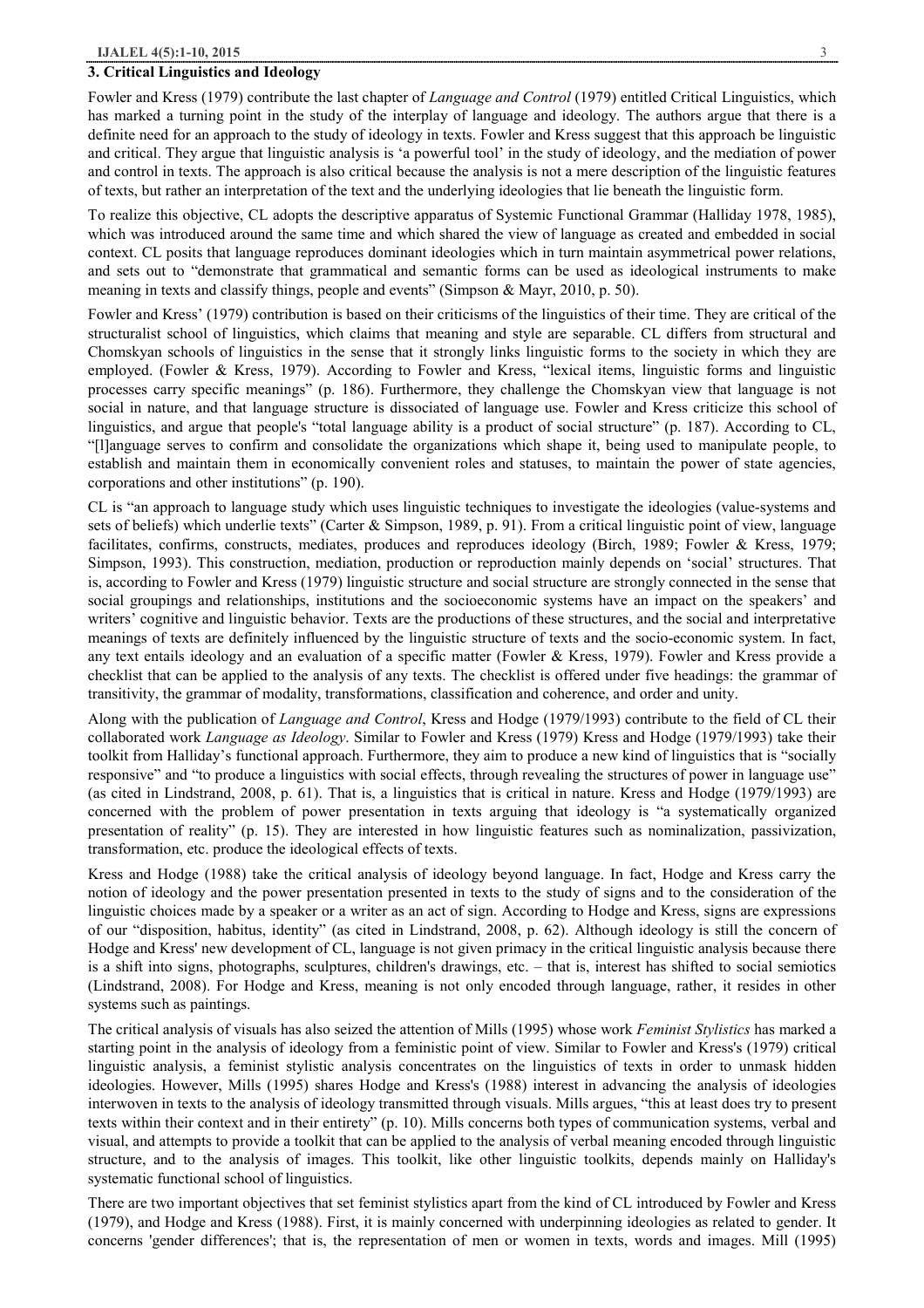argues that feminist stylistics aims to "contest", "reinterpret", or even "make strange" how men and women are portrayed in order to find other ways of representing genders "differently and more productively" (p. 2). Second, Mills claims that her approach, unlike the previous critical linguistic approaches to ideology, calls for 'change'. Mills states that feminist stylistics aims to "draw attention to and change the way that gender is represented" (p. 1).

Another contribution to the field is Fowler's *Language in the News: Discourse and Ideology in the Press*, published in 1991. Like Mills (1995), Fowler (1991) studies gender in discourse, and he identifies a variety of discursive strategies that seem to aid the consolidation of ideologies such as that of discrimination. For example, in addition to the strategy of selection, he finds that the discourse of women is itself used as a strategy to promote men to be more professional than women in their careers. At the same time, Fowler identifies a number of discursive strategies for the intensification of press hysteria in the coverage of health crises in some English newspapers like the *Guardian*, the *Independent* and *Sunday Times*. These discursive strategies include vocabulary emphasizing negative emotions (such as fear and confusion), risk and danger, and using unfamiliar, and therefore alienating, technical and medical jargon, the 'rhetoric of animation' applied especially to 'bugs', melodramatic and metaphoric language which refers intertextually to horror and science fiction films, and the 'rhetoric of quantification'. The 'rhetoric quantification' as a discursive strategy is especially applied in providing numeral expressions that indicate large quantities or count numbers of different entities (food poisoning, Salmonella poisoning, and Salmonella enteritidis poisoning) (Fowler, 1991). Such represented quantities and numbers are designated by some dramatic verbs and nouns like 'increase', 'rise, 'amount', 'spread', jump', 'proliferation' and 'escalation' (Fowler, 1991). Through these expressions and the statistical tags that accompany them, the quantities inevitably blur; they actually become more like impressions rather than facts. Thus, with such a strategy, the discourse becomes constantly alarming, hyperbolic and, hence, hysteric (Fowler, 1991, pp. 164–9).

Following Fowler (1991), Kuo (2003) explores the quotation patterns in two ideologically opposed newspapers in Taiwan, namely the pro-unification *United Daily News*, and the pro-independence *Liberty Times*. He finds that in reporting the Taiwan President Chen Shui-bian's 'one country on each side' statement, the two newspapers differ significantly in their selection of quotation contents and quoted speakers. The same speaker is quoted as saying completely different things by the two newspapers, which are also more likely to quote those who voice their positions on controversial political issues. As a result, Kuo's study has demonstrated that the choice of quotation patterns is by no means objective or neutral, and presentations of speech in the news tend to contain some degree of intervention of mediation.

What Mills (1995) and Fowler (1991) have in common is their focus on the investigation of power presentation, with a special emphasis on social 'discrimination', in texts, and what sets them apart is the angle from which they approach textual language. Mills argues that her central interest in analyzing texts and images is to unfold ideological perspectives on 'gender', and Fowler, although concerned with 'gender', extends the territory of CL by using a variety of discursive strategies to investigate (news) discourse. Their contributions do not only differ from the CL that appeared in 1979 and 1988, but they are also at a variance of Fairclough's (1989) CDA. The latter is a broadened version of CL that appeared in 1989 bringing back the study of the ideological embodiments of language in wider contexts including history, culture and socio-cognition.

# *3.1 Critical Discourse Analysis: A Development of Critical Linguistics*

CDA also has its roots in CL, which was initiated or developed by the group of linguists and literary theorists at the University of East Anglia in the late 1970s (Fowler et. al., 1979; Kress & Hodge, 1979/1993) to study the ideologies that are embedded in linguistic structures. The new approach was laid out in Fairclough (1989) *Language and Power*, and adopts the methodological principles of CL. CDA broadens these concerns to include contextual factors such as historical, cultural and sociocognitive considerations (van Dijk, 1995; Wodak & Chilton, 2005).

Much has been written about CDA in the last two decades. Van Dijk (1997) and Fairclough (1995) provide us with useful definitions that encapsulate most other definitions of CDA. CDA has been recognized by van Dijk (1997) as a field that is concerned with studying and analyzing written and spoken texts to reveal the discursive sources of power, dominance, inequality and bias. From van Dijk's perspective, CDA examines how these discursive sources are maintained and reproduced within specific social, political and historical contexts.

In a similar vein, Fairclough (1995) defines CDA as discourse analysis, which aims to systematically explore often opaque relationships of causality and determination between (a) discursive practices, events and texts, and (b) wider social and cultural structures, relations and processes. Such an approach does not view discourse analysis to be merely a linguistic analysis of texts. In fact, Fairclough (2003) views it as an approach that oscillates between a focus on specific texts and a focus on what he calls order of discourse, the relatively durable social structuring of language, which is itself one element of the relatively durable structuring and networking of social practices. That is due to the fact that Fairclough's approach to CDA is based upon the assumption that language is an irreducible part of social life, dialectically interconnected with other elements of social life, so that it CDA always has to take account of language.

Fairclough (2003) introduces this approach as one productive way of doing social research through a focus on language and through using some forms of discourse analysis. In this sense, it would be worth noting that Fairclough does not view his approach of CDA as a matter of reducing social life to language, saying that everything is discourse. Rather, his approach appears as one analytical strategy amongst many, and according to him, it often makes sense to use discourse analysis in conjunction with other forms of analysis, for instance ethnography or other forms of institutional analysis. He emphasizes that CDA is concerned with continuity and change at this more abstract and more structural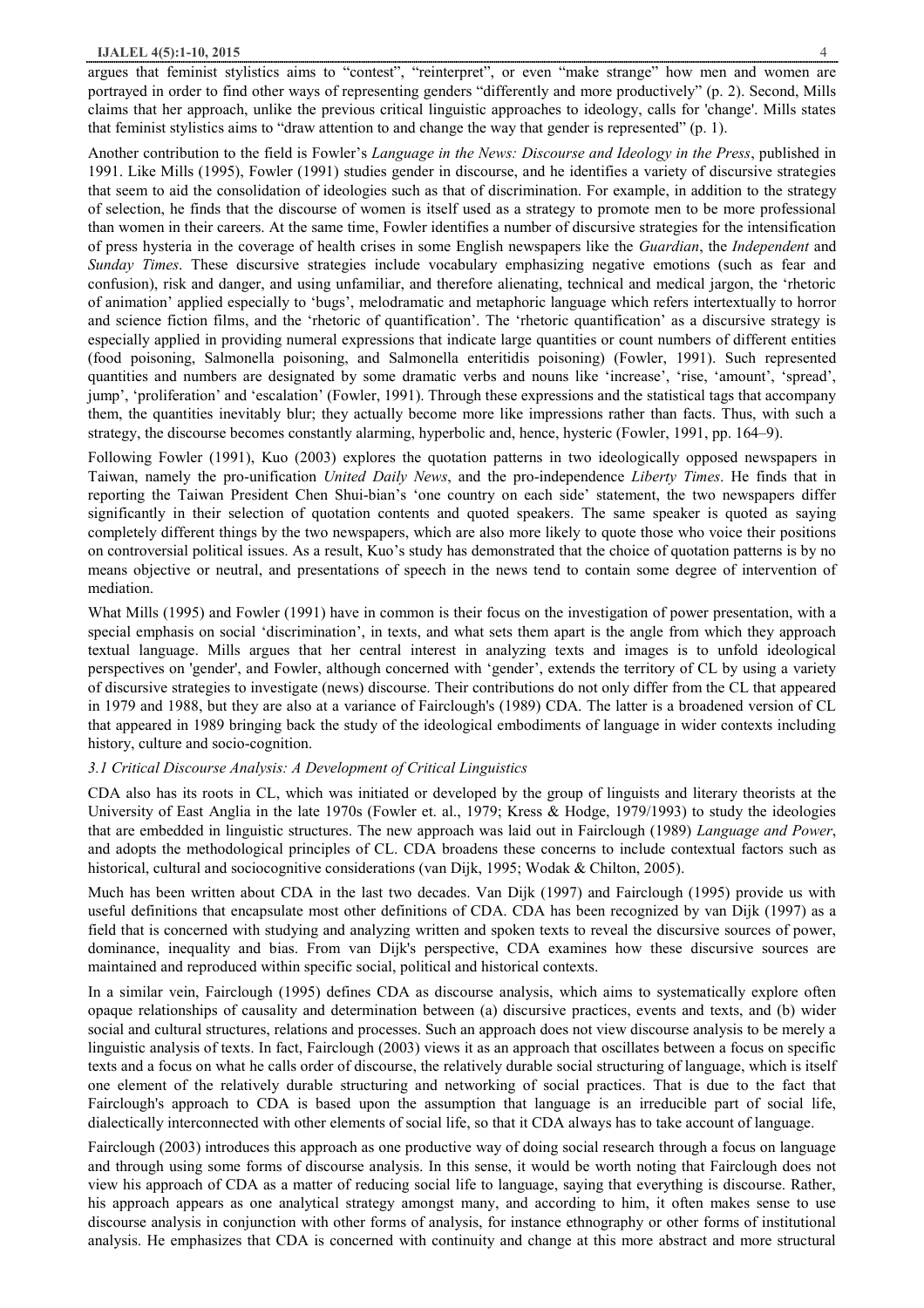level, as well as with what happens in particular texts. Thus, Fairclough's approach investigates how such practices, events and texts are ideologically shaped by relations of power and struggle over power, and explores how the opacity of these relationships between discourse and society secures power and hegemony.

The above views of CDA belong to two persons (van Dijk and Fairclough) whose contribution to the field is viewed to be the most comprehensive work on discourse studies to date, and they have continued to extend the range of their work to many themes such as racism, globalization, and capitalism issues that have an influential echo in the area (Bell & Garrett, 1998). However, there are many other definitions that are still available on CDA. The availability of these definitions rises from the fact that many practitioners look at CDA from different angles and define it from different perspectives depending on the themes they aim to address. The availability of these definitions of CDA make it a multidisciplinary approach "whose overall aim has been to link linguistic analysis to social and ideological analysis" (Richardson, 2004, p. 6). This is to say that, CDA becomes a visible and applicable approach that enjoys a hegemonic position in media studies (Bell & Garrett, 1998).

The hegemonic position, according to Teo (2000), maintained as CDA, is found to be applicable in many representational studies that have different data, different scopes, and aims, or as Richardson (2004) puts it,

> CDA sees itself as politically involved research with emancipatory requirements: it seeks to have an effect on social practice and social relationships' particular relationships of disempowerment, dominance, prejudice and/or discrimination. (p. 7)

This feature of applicability and the hegemonic position of CDA in discourse studies have been acknowledged by many researchers in many volumes. Bell and Garrett (1998) have reported that CDA has formed the basis of analysis for the majority of research into media discourse during the 1980s and 1990s, and arguably, it has become the standard framework for studying media texts within European linguistics and discourse.

However, the question that is posed is what makes CDA applicable and hegemonic. There is literature that sees the applicability of CDA and its hegemonic position in media studies to be maintained due to the centrality of ideology in its methodological approaches (Fairclough, 1989; Fowler, 1991; Scannell, 1998; van Dijk, 1993). As an analytical tool, CDA challenges us to move away from seeing language as abstract to seeing our words as having meaning in a particular historical, social, and political situation (McGregor, 2003). McGregor (2003) points out that CDA views our words (written or oral) never to be neutral but rather perceived as carriers of a broad sense of meaning and the meaning they convey is identified by its immediate social, political, and historical conditions. Therefore, it is assumed that news, while representing events, endorses values and meanings embedded in the choices of linguistic structures, just as Fowler (1991) claims that "anything said or written about the world is articulated from a particular ideological position" (p. 10).

From another perspective, the applicability of CDA draws its strength from its advantage of being a multi-disciplinary and multi-dimensional approach in a way that can serve studies like those that address themes like racism, sexism, social equality and other representational themes.

O'dartey-Wellington (2004) understands the multi-disciplinarity of CDA to be due to the roots that CDA has in the fields that give the concept of ideology a particular inflection in their contemporary popular culture studies. Though they admit that CDA is relatively a young discipline, they trace its roots to Marx, whose ideas on social theory and organization have had a tremendous impact on latter-day social thinkers. They even assert that CDA, as a current and accumulative theoretical approach, culminates the work of many scholars like Althusser (1971), Gramsci (1971), and Habermas (1984). For instance, they demonstrate that Gramsci and Althusser have both stressed the significance of ideology for modern societies to sustain and reinforce their social structures and relations, while Habermas focuses upon the 'colonization' of the 'life-world' by the 'system' of the 'economy and the state'. Neo-Marxist in orientation, these views on social theory converge on the role of an abstract system of socio-political ideology in the construction and indeed reproduction of modern-day society. As a pre-eminent manifestation of this socially constitutive ideology, language becomes the primary instrument through which ideology is transmitted, enacted and reproduced (Foucault, 1978; Pecheux, 1982). Thus, by analyzing linguistic structures and discursive strategies in the light of their interactional and wider social contexts, we can unlock the ideologies and recover the social meanings expressed in discourse.

The social theories of Foucault (1978), Habermas (1984) and others have in turn influenced, albeit to varying degrees, the work of linguists like Fowler et al. (1979) and, more recently, Fairclough (1995), van Dijk (1998b) and Wodak (2002), who share a common vision of the centrality of language as a means of social construction. Working independently but united by this common vision, they embark upon various investigatory studies designed to unmask and make transparent the kind of socio-political or socio-cultural ideologies that have become entrenched and naturalized overtime in discourse.

In summary, CDA and CL share the theoretical concern of investigating ideological structures in texts and a methodological interest in language but differ in the rigor of the linguistic methodology and the multi-discplinarity of theoretical underpinnings.

# **4. Critical Discourse Analysis and Ideology**

In recent decades, the question of ideology has been the central theme in analytical discourse studies. For instance, Scannell (1998) views the overall concern and focus of analytical discourse studies to be ideological. At the same time, he emphasizes that the concept of ideology stands like a colossus over the field of discourse studies. In a similar way,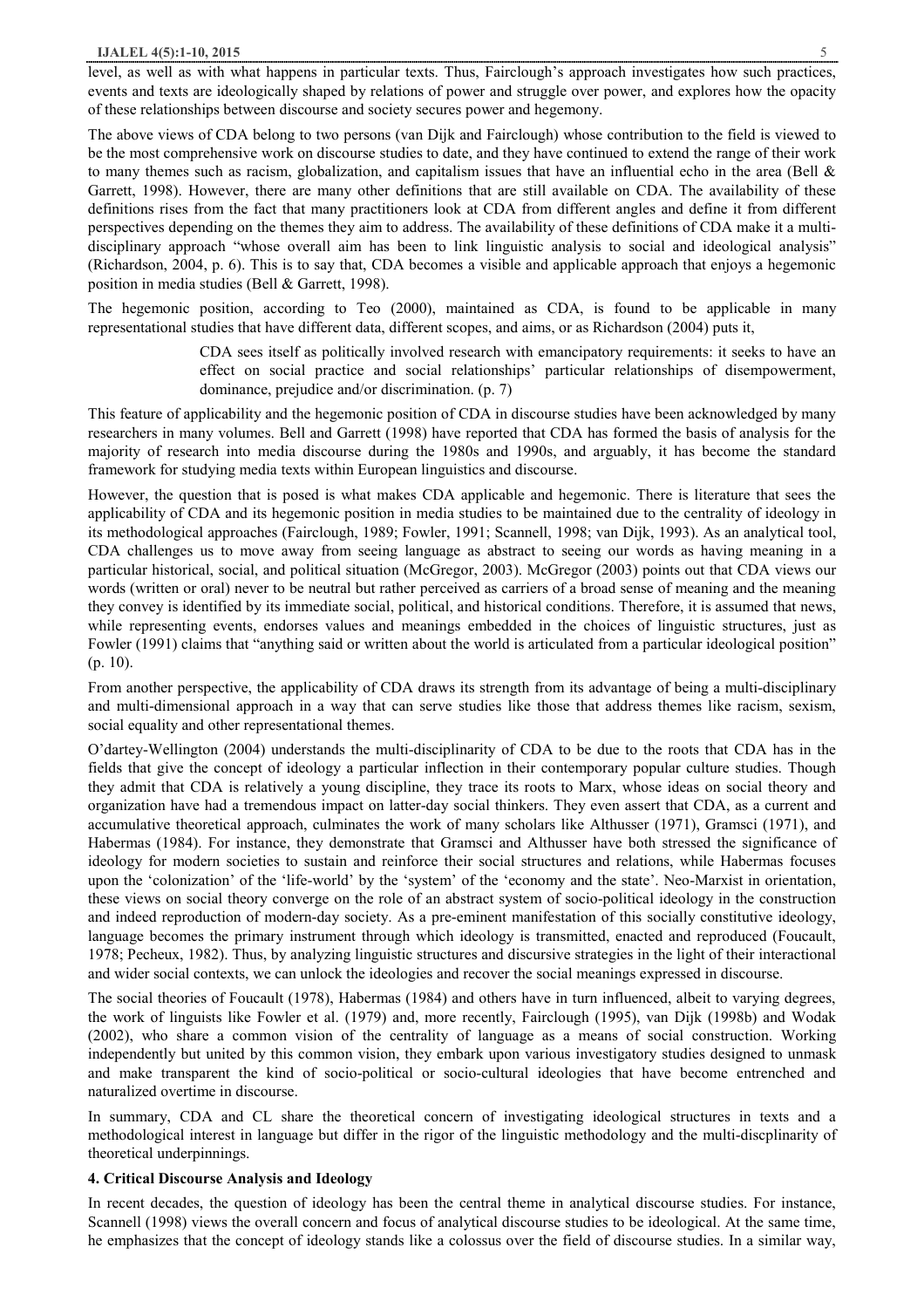Hall (1982) emphasizes that the primary function of language is ideological. He points out that since language is both a system of communication and representation, in ordinary practice and use, it is necessary for the concept of ideology to be central to the critical analytical studies. In the same vein, Richardson (1998) states that most discourse approaches are commonly used with the question of representation in discourse and often with the object of determining the ideological character of representation.

Due to the centrality of ideology in language, many analytical approaches are designed to address that concept (Richardson, 1998). The main discursive approaches that are devised to address the question of ideology in discourse are the CL and CDA approaches which are proposed by linguists, such as notably Fairclough, Fowler, Kress, Trew, van Dijk, Wodak, and many other analytical discourse practitioners (Scannell, 1998). These analytical approaches become the standard framework for studying texts in linguistics and discourse studies. They are consistently used to analyze discourses and to reveal the hidden ideologies that are used to represent groups. Within these approaches, media pioneers emphasize that ideologies reside in text and hence dictate their work to examine how these hidden ideologies are maintained, and reproduced within specific social and historical contexts (van Dijk, 1998a).

Social and discourse studies often begin with remarks about the vagueness of the notion of ideology due to its elusive definition and the resulting theoretical confusion of its analysis (van Dijk, 1998a). However, it must be emphasized that whatever else ideologies are, they have always been associated with socially shared ideas. Their basic sense means that they are simply a system of ideas, themes, values, attitudes and categories that are used as a reference to comprehend and interpret the world in terms of social and political representations (van Dijk, 1998a). In critical discourse studies, particularly those which take a political trajectory, ideologies are understood in two ways: as a natural term they refer to any articulate system of values and themes (Catholicism, Marxism, Thatcherism etc.) and as a critical term, they refer to distorted value systems or beliefs which in reality work against the interests of the majority (Scannell, 1998). Within the CDA approach, Fairclough (2003) views ideologies as representations of aspects of the world, which can be shown to contribute to establishing, maintaining and changing social relations of power, domination and exploitation. This definition shows that Fairclough views ideology as a modality of power, in contrast with the various descriptive approaches that view ideology as positions, attitudes, beliefs, perspectives, and so forth of social groups without reference to relations of power and domination between such groups. In this respect, Fairclough (2008) points out that ideological representation can be identified in texts as meaning in the service of power. Therefore, a particular ideological representation of some realities might appear as merely a transparent reflection of some reality. Thus, for Fairclough, ideologies are judged in terms of their social effects, rather than in terms of their truth values.

 In this sense, the aim of ideology critique is to reveal how ideologies render themselves invisible to be consolidated in certain themes and realities and in such ways that make them escape notice. This is to understand, for instance, how a racist ideology render themes like immigration, a feminist ideology render themes like abortion or gender inequality in society and how a social ideology may render themes that concern public affairs (Scannell, 1998).

From a cognitive perspective, van Dijk (1998) recognizes ideologies as social representations since they are used to define the social identity of a group of members and their shared beliefs. He also considers ideologies and opinions of text procedures in the newspaper not to be impersonal but rather social, institutional or political. These two views have been integrated by van Dijk in a socio-cognitive theory that deals with shared social representations and their acquisition and uses in social contexts. Based on this theory, van Dijk provides a comprehensive view of the interactive relationships among discourse, ideology, and media which is represented by an analysis of the 'triangle' of cognition, society, and discourse. In this triangle, van Dijk (1998b) defines ideologies from a social cognitive perspective as 'interpretation frameworks' that organize sets of attitudes about certain elements and issues in a society. These attitudes may be used in the formation of personal opinions as expressed in mental models. According to van Dijk, these mental models control how people act, speak, write or how they understand the social practices of others. In addition, he states that these mental representations are often articulated in terms of prepositions that demonstrate themes such *Us* versus *Them*. Within such a theme, the speakers of one group tend generally to present themselves or their own group in positive terms while they represent the other group in negative terms (van Dijk, 1998b). Analyzing and making explicit this contrastive dimension of *Us* versus *Them* has been central to most of van Dijk's research and writings.

From a cognitive perspective, van Dijk (1993) focuses on the discursive strategies that uncover power struggle, social inequality and any other form of social and political problems. In another study on racism, van Dijk (2006) focuses on the discursive strategies used by the elite to enact, sustain, legitimate and reproduce social, particularly racial, inequality in the media as well as other public domains. The discursive strategies that are found by van Dijk to be dominant in the racism discourse are the denial, naturalization and justification strategies. He demonstrates that such strategies are usually utilized when interviewees speak or act in a way to distance themselves from being racist and in a way to blame the victims for their circumstances regarding their own social, economic and even cultural disadvantages. In addition, he finds the justification strategy, which is used in the inequality or racism discourses of ethnic minorities, to involve two complementary strategies, namely the positive representation strategies of a group, and the negative representation strategies for the others. Van Dijk states that both of these strategies are used to create a clear distinction between the superior 'self' and the inferior 'other'. For instance, positive representation strategies are persuasively used to convey self-glorification, which he finds to be routine in either criticizing or denying responsibility with regard to acts of racism. In contrast, the negative other-representation strategies are used to make derogatory remarks about others by referring either to their lack of discipline or to other acts that may be viewed as negative. This is to say that the justification strategy is usually utilized in the racism discourse to emphasize our tolerance and to highlight the negative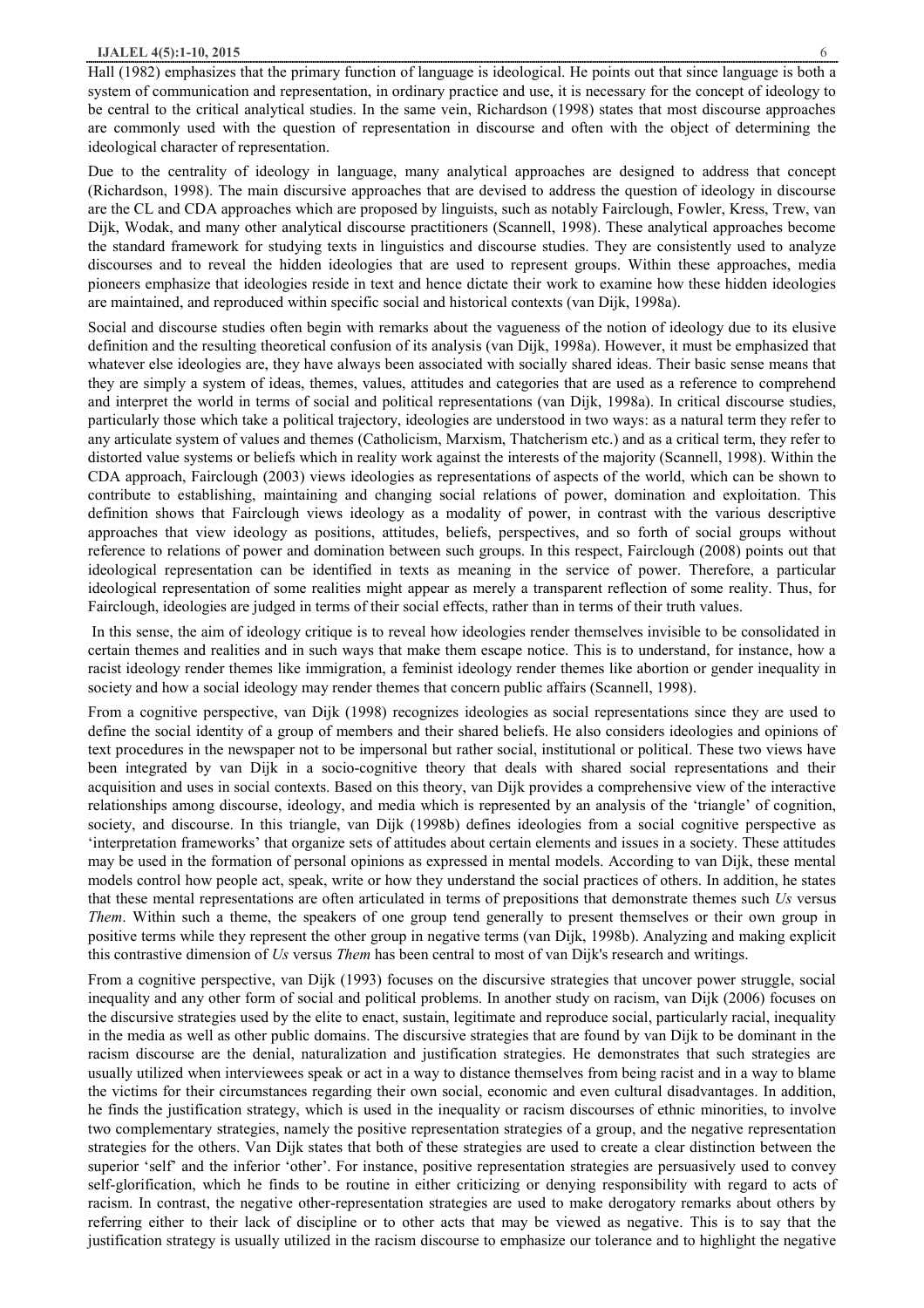#### **IJALEL 4(5):1-10, 2015** 7

social or cultural differences of others and the deviance or threats attributed to them. Van Dijk (2006) demonstrates that if polarized representation strategies of the others are consistently used with negative attitudes, they may sustain existing attitudes and then form new negative ideologies and perceptions of the others. For instance, he points out that the vicious circle of the limited employment opportunities, poverty and consequent assimilation into a culture of drugs and crime among African Americans could be rationalized by such strategies when they are used in the racist discourse of the majority versus minority (van Dijk, 2006, p. 375).

Using van Dijk's (2006) socio-cognitive approach to critical discourse analysis, Alazzany (2014) analyzes the political goals and themes in the speeches of Yemen's former president, Ali Abdullah Saleh'. Alazzany finds that Saleh uses socially resonant themes such as patriotism, legitimacy, and democracy in an attempt to influence public attitudes. Among the discursive strategies which are found to be used by Saleh dominantly is representing the protests as a threat to the country's stability and security, and as illegitimate acts that contradicted the principles and values of democracy, while portraying himself as an elected, legitimate president in a country ruled by democratic institutions. The study finds analytically that Saleh's speeches also employed specific discursive strategies including classification, speech acts, and charges of conspiracy.

Still within the CDA approach, Fairclough (2003) views texts to be inevitably and unavoidably ideological in a sense that "any utterance is a link in a very complexly organized chain of other utterances" with which "it enters into one kind of relation or another" (p. 42). However, he shows that texts differ in their orientation, theorizing that the relation of an utterance to others may be a matter of building on them, polemicizing with them. This is because meanings are produced through interpretation of texts and texts are open to different interpretations depending on the context in which they exist. In addition, ideological processes pertain to discourse as whole social events that reflect different contexts.

On the other hand, Fairclough (2003) notes that for any particular text or type of text, there is a set of other texts and a set of voices which are potentially relevant, and potentially incorporated into the text. However, he demonstrates that it may not be possible to identify these sets with great precision as they are rather extensive and complex. Thus, Fairclough commits himself to the theoretical claim that texts have intertextual relations and inevitably make assumptions which are significant for the ideological analysis of texts. Therefore, he identifies the ideological work of any text to be partly a matter of intertextuality, which focuses on how the context is brought into the text, and explains how texts draw upon, incorporate, recontextualize and dialogue with other texts. He also identifies intertextuality to be partly a matter of assumptions which are implicit meanings of texts in a sense that what is said in a text is always said against the background of what is unsaid — what is made explicit is always grounded in what is left implicit. Fairclough highlights an important contrast between intertextuality and assumption in a way that intertextuality broadly focuses on what is included and what is excluded from the events and texts are represented by bringing other voices into a text. Assumptions, on the other hand, broadly reduce differences by assuming common ground. However, Fairclough (2003) emphasizes that, ideologies, whether they are assumptions, a property of events or a property of structures, must be handled in terms of thematization.

#### **5. Critical Stylistics: A Recent Development**

The approach named CS emerged in 2010 with the publication of Jeffries' *Critical Stylistics: The Power of English.* Like other trends in stylistics, CS uses insights and findings from formal linguistics as a basis for the interpretation of texts. What sets it apart from mainstream stylistics, however, is an extension of concern beyond description and an expansion of horizon beyond literature. Critical stylisticians do not analyze the linguistic make-up of texts for the sake of analysis and do not aim at hypothesizing interpretive claims of texts; they use "the linguistic features that are already well-described in very many semantico-grammatical theories and models" as a means for the analysis of "the different ways in which texts allow/ask us to conceptualize those topics they are addressing, and to provide some means of accessing this representational practice" (Jeffries, 2010, p. 14). They expose insidious language use and the way ideologies are "communicated, reproduced, constructed and negotiated using language" (Jeffries, 2010a, p. 5), and the sites for this investigation include media, legal, political, and corporate texts, while taking on board the traditional concern with literature.

The concern with ideology and the heterogeneity of text types analyzed are a continuation of the tradition started by CL and extended by critical discourse analysts. CS, however, revives the CL heritage of giving primacy to the text in the investigation of ideology (Jeffries, 2010). In consistence with this outlook, the proposed approach is named critical stylistics. CS is an attempt to "combine the text analysis of stylistics with the ideological awareness of CDA" (Jeffries & McIntyre, 2010, p. 194).

The approach is not a complete departure from the critical practice of CDA and its forerunner CL; in fact, it is an extension of the tradition to scrutinize "the precise ways in which texts may transmit, reinforce or inculcate ideologies in their readers" (Jeffries, 2010, p. 12). Jeffries aligns her approach more with CL than with CDA, though. She agrees with Simpson (1993) that "a particular style represents certain selections from a pool of available options in the linguistic system" and that these selections privilege "certain readings, certain ways of seeing things, while suppressing or downplaying others" and the so analyst's job is to "decode the stylistic choices which shape a text's meaning" (p. 8). By contrast, CDA analysts are more interested in "explaining how texts fit into the socio-political landscape in which they are produced and read" (Jeffries, 2010, p. 11), which is the third stage in Fairclough's (1989) three-stage model of CDA. The interest of CS is in the first and second stages (description and interpretation) of Fairclough's model (Jeffries, 2010).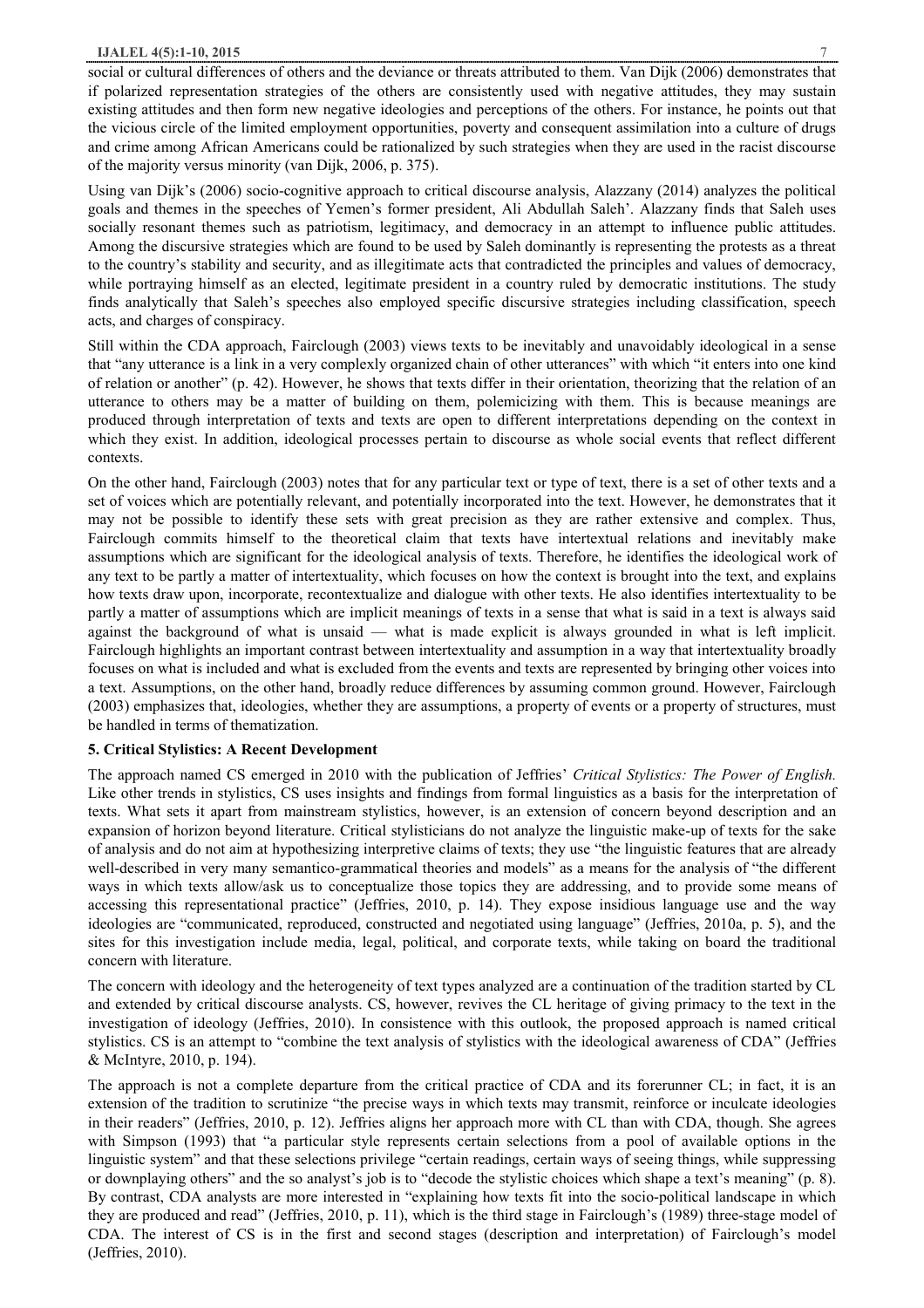CL and CDA, according to Jeffries (2010), have stopped short of providing a coherent analytical device to expose ideological content in texts. Fairclough's (1989) analytical device is "incomplete" (Jeffries, 2010, p. 12), Fowler's (1991) is "lacking in comprehensive coverage of linguistic features" (p. 13), and Simpson's (1993) is "more satisfying methodology for analysing texts to expose ideological structures" but is also selective, the presentation of some tools is sketchy, and much of the discussion "concerns ideology in literature" (p. 14). To compensate for this "dearth of analytical device" (p. 12), Jeffries offers a ten-item list of textual functions for the investigation of ideology. The list is not altogether new; in fact, it is an accumulation of the tools used by critical linguists (Fowler, 1991; Simpson, 1993) and critical discourse analysts (Fairclough, 1989, 1992) in addition to at least one contributed by the author. Instead of presenting the tools in technical meta-linguistic language (e.g., modality, transitivity, etc.) in the tradition of CL and CDA, Jeffries offers a list of the functions of these categories, functions that may be instantiated by more than one linguistic form. The choice of functions helps overcome "the lack of form-function mapping" as in, for example, modality (Jeffries, 2010, p. 16), and the use of the participles to name the functions (e.g., naming and describing) is a way of "dumbing-down the technical language which linguists tend to use" (p. 15).

The toolkit for the investigation of ideological control in texts provided by Jeffries (2010) include the following functions: naming and describing, representing actions/events/states, equating and contrasting, exemplifying and enumerating, prioritizing, implying and assuming, negating, hypothesizing, presenting other's speech and thoughts, representing time, space and society.

The first function provided by Jeffries (2010) is naming and describing. Jeffries argues that our way of referring to someone or something creates an ideological meaning. One of the ways of conveying an ideological effect is that we can ideologically select a noun from the alternatives provided in language. Noun phrasing by the means of modification and nominalization are two other ways. While this function concerns the use of 'nouns', 'noun phrases' or 'nominalization' to transmit ideology, the second function, representing actions/events/states, takes in the ideological consequence transfused as a result of using 'verbs'. The ideological meaning established in a text, according to this function, is related either to "what is being done (actions), what is happening (events), or what simply *is* (states)" (Jeffries, 2010, p. 38 [original emphasis]). This model is so much related to Halliday's system of transitivity, which has been applied by critical linguists like Simpson (1993). Equating and contrasting is Jeffries' (2010) third function that arises from the fact that there is a "possibility for words to be semantically similar or semantically opposed" (p. 52). Jefferies argues that choosing to construct a text using synonyms or antonyms carries an ideological effect. The fourth function includes the two structurally and semantically overlapping functions called exemplifying and enumerating that can be realized in, for instance, mentioning examples or listing in order to "imply incompleteness and completeness of members of a category" (p. 76). Jeffries' fifth function, named prioritizing, involves carrying focus in the clausal elements of a sentence through the exploitation of the information structure, transformation and subordination. One example of prioritizing is transforming from active to passive or vice versa, which, argues Jeffries, tends to prioritize information and indicates ideological stances towards the information provided. In implying and assuming, Jeffries' sixth function, language is employed to create assumptions and implications "to make ideologies appear to be common sense" (p. 93); that is, ideologies become naturalized. This function corresponds to the traditional terms 'implicature' and 'presupposition'. The latter has its roots in pragmatics, and Simpson (1993) makes use of it as an analytical tool to unravel ideologies in literary texts. Jeffries' seventh function is called negating, and it considers representing reality hypothetically using textual markers such as negative particles preceding verbs, negative pronouns, etc. Language power is also investigated using the eighth function, hypothesizing, which is correspondent to 'modality', a Hallidayan term employed in Simpson's (1993), where the speaker's or writer's attitude towards the world around him/her is explicitly realized in the use of modal verbs. The last two functions consider presenting others' speech and thoughts and representing time, space and society, respectively. Participants in texts, deictic terms of place, time and person are all mediators of power in texts.

CS has been applied to the analysis of political discourse with interesting findings. Alaghbary (2014), for example, explores "ideological embedding in US presidential rhetoric on aggression and conflict" with a focus on the statements by Obama on the Arab Spring uprisings in Tunisia, Egypt, Yemen, Libya, Bahrain, and Syria (p. 151). Using CS as an analytical methodology, the study uncovers "the ways in which value systems and sets of beliefs may be structured in the language of aggression and conflict, and, more specifically, the ways in which Obama's ideological attitudes and assumptions are embedded in the structure of his statements" (p. 151). The study reveals that,

> [T]he Yemeni protesters are not even mentioned except in metonymic reference and the violence is morphologically nominalized to block agency; the Bahraini protesters are altogether absent and so is reference to violence; the Tunisian protesters are subordinated at low levels of structure and regime repression only logically presupposed; the Egyptian protesters are prioritized throughout the statement but violence against them is nominalized in order not to blame the government; the Libyan protesters are subordinated to the repressive practices of their government; and the Syrian protesters are qualified as peaceful while their government an agent of abhorrent violence. (p. 172)

#### **6. Conclusion**

The interplay of language and ideology is traceable at least the 1970s. The starting point is two seminal publications (Fowler et al., 1979; Kress & Hodge, 1979/1993) which outline the 'manifesto' of CL, a new approach whose aim is to explore the value systems and ideological structures in different text types, such as media (Trew, 1979), university enrolment guidelines (Fowler, 1981), and swimming-pool regulations (Fowler & Kress, 1979). For critical linguists,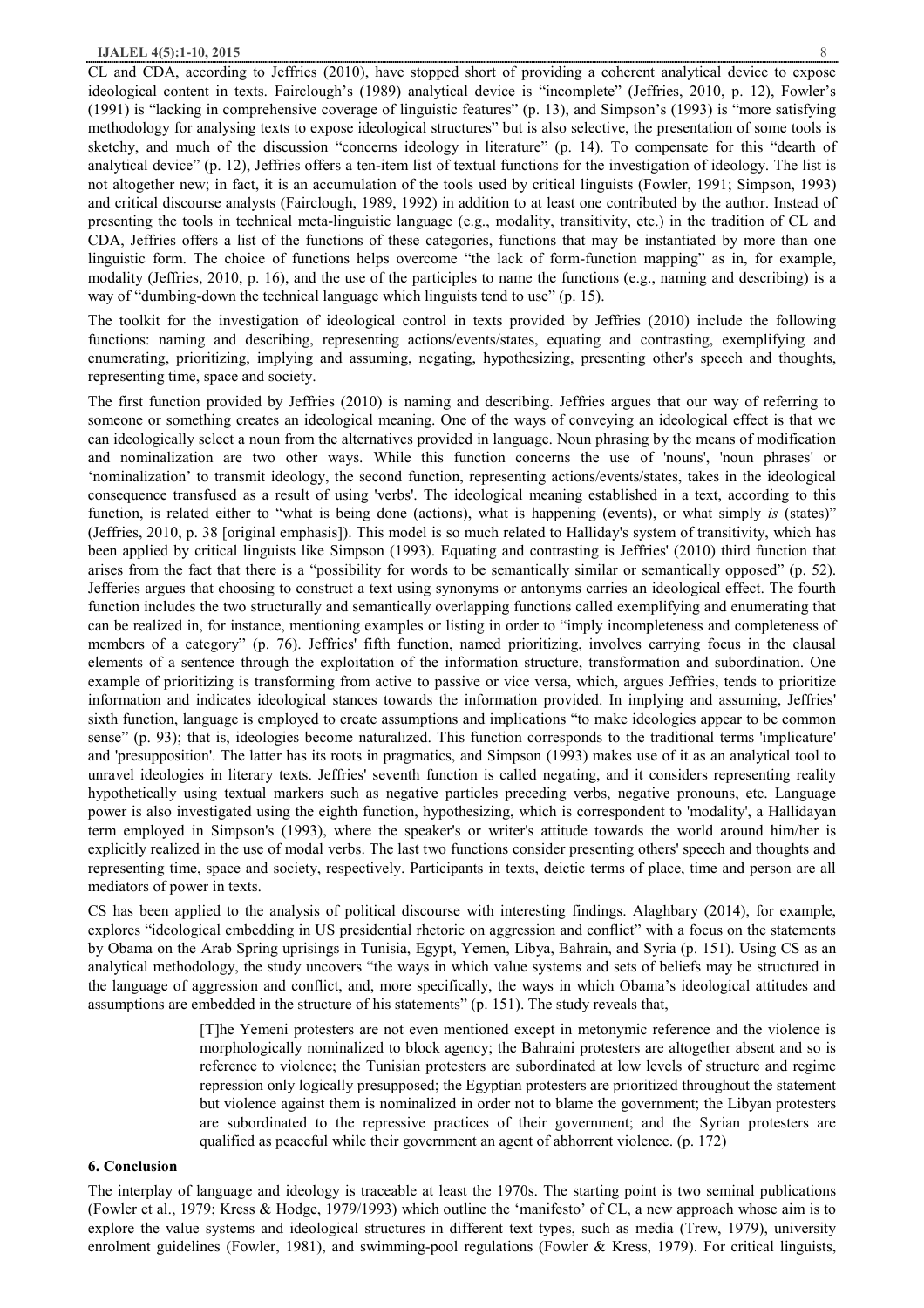language reproduces dominant ideologies, which in turn maintain asymmetrical power relations, and, therefore, the job of the analyst is to uncover these ideologies, demystify discourse and empower discourse recipients. To realize this objective, CL adopts the descriptive apparatus of systemic functional grammar.

The thirty-one-year period spanning the years 1979-2010 has produced a plethora of approaches that investigate the language-ideology interface in news reports, political texts and other text types. Fairclough (1989, 1992) proposes a new direction for CL. He maintains that the "interconnectedness of language, power and ideology has been too narrowly conceived" (Simpson & Mayr, 2010, p. 51) by critical linguists. According to Fairclough (1992), CL has focused on the text as a product (vs process) of communication and on the ideological significance of linguistic choice (grammar, semantics and vocabulary) at the expense of the larger social/economic/political ideologies that shape and are shaped by the text. Consideration of these larger contexts and of language as social practice (Fairclough & Wodak, 1997) resulted in a proliferation of loosely grouped theories of language and ideology collectively known as Critical Discourse Analysis (or CDA). The aim of CDA researchers is to explore "the way discourse (re)produces social domination, that is, the power abuse of one group over others, and how dominated groups may discursively resist such abuse" (Wodak & Meyer, 2009, p. 9).

The terms CL and CDA are, in fact, often used interchangeably in the literature to denote the same critical practice (Wodak & Meyer, 2009), and the disciplines share Halliday's tripartite framework (tenor, mode and field) as the foundation of their language analysis component (Rahimi & Riasati, 2011). CL is more text-based while some of the CDA approaches are "more sociological and political than linguistic" (Jeffries & McIntyre, 2010, p. 193). Among these approaches are the sociocognitive approach (e.g., Dijk, 2009), the social actors approach (e.g., van Leuuwen, 2009), the dialectical-relational approach (e.g., Fairclough, 2009), and the discourse-historical approach (e.g., Reisigl & Wodak. 2009). Although the last of these approaches is more linguistically oriented than the others, CDA integrates linguistic categories into its analyses with a different focus and intensity and does not "necessarily include a broad range of linguistic categories in each single analysis" (Wodak & Meyer, 2009, p. 21).

The CL concern with investigating ideology using linguistic categories is brought back to the forefront by Critical Stylistics (or CS). Jeffries' (2010) exploration of "the language-power is in fact an extension of [the] research orientation initiated by Fowler et al. (1979)" (Alaghbary, 2013, p. 137). What CS adds to this existing, and rich, body of literature is a comprehensive methodology to expose insidious ideological content, and a revival of interest in the language component of critical discourse approaches to language use.

What these approaches have in common is a concern with the way processes are represented and people are positioned in discourse practices. They all assume that language does not reflect patterns of societal organization but instead produces and (re-)inforces them. The analysis uncovers the strategies of influence and manipulation employed by the discourse producers, and ultimately aims at empowering discourse recipients. What they differ in, however, is the interdiscplinarity of the approaches adopted and the rigor of linguistic analysis. CS is at one end of the spectrum, CDA is on the other, and CL falls midway between the two ends.

#### **References**

Alaghbary, G. S. (2013, July). [Review of the book *Critical stylistics: The power of English*, by L. Jeffries]. *International Journal of Language Studies, 7*(3), 137-140.

Alaghbary, G. S. (2014). The United States' reaction to the Arab Spring: A critical stylistic analysis. *Journal of Language Aggression and Conflict*, *2*(1), 151–175.

Alazzany, M. (2014, October). Yemen-presidential political discourse during the revolution. In Y. Kalyango, Jr. and D. H. Mould (Ed.), *Global jouranlism practice and new media performance* (pp. 187-200). Basingstoke: Palgrave Macmillan.

Bell, A. & Garrett, P. (Ed.). (1998). *Approaches to media discourse*. Oxford: Wiley-Blackwell.

Carter, R., & Simpson, P. (1989). *Language, discourse and literature: An introductory reader in discourse stylistics.* London: Unwin Hyman Ltd.

Chilton, P. (2004). *Analysing political discourse*: *Theory and practice.* London: Routledge.

Eagleton, T. (1991). *Ideology: An introduction.* London: Verso.

Fairclough, N. (1989). *Language and power*. London: Longman.

Fairclough, N. (2003). *Analysing discourse: Textual analysis for social research*. London: Routledge.

Fairclough, N. (2008).The language of critical discourse analysis: Reply to Michael Billig. *Discourse & Society, 19,* 811-819.

Fairclough, N. & Wodak, R. (1997). Critical discourse analysis. In T. van Dijk (Ed.), *Discourse as social interaction*  (pp. 258–84)*.* London: Sage.

Fowler, R. (1991). *Language in the news: Discourse and ideology in the press*. London: Routledge.

Fowler, R., & Kress, G. (1979). Critical linguistics. In R. Fowler, B. Hodge, G. Kress, & T. Trew, *Language and control* (pp. 185-221). London: Routledge &. Kegan Paul.